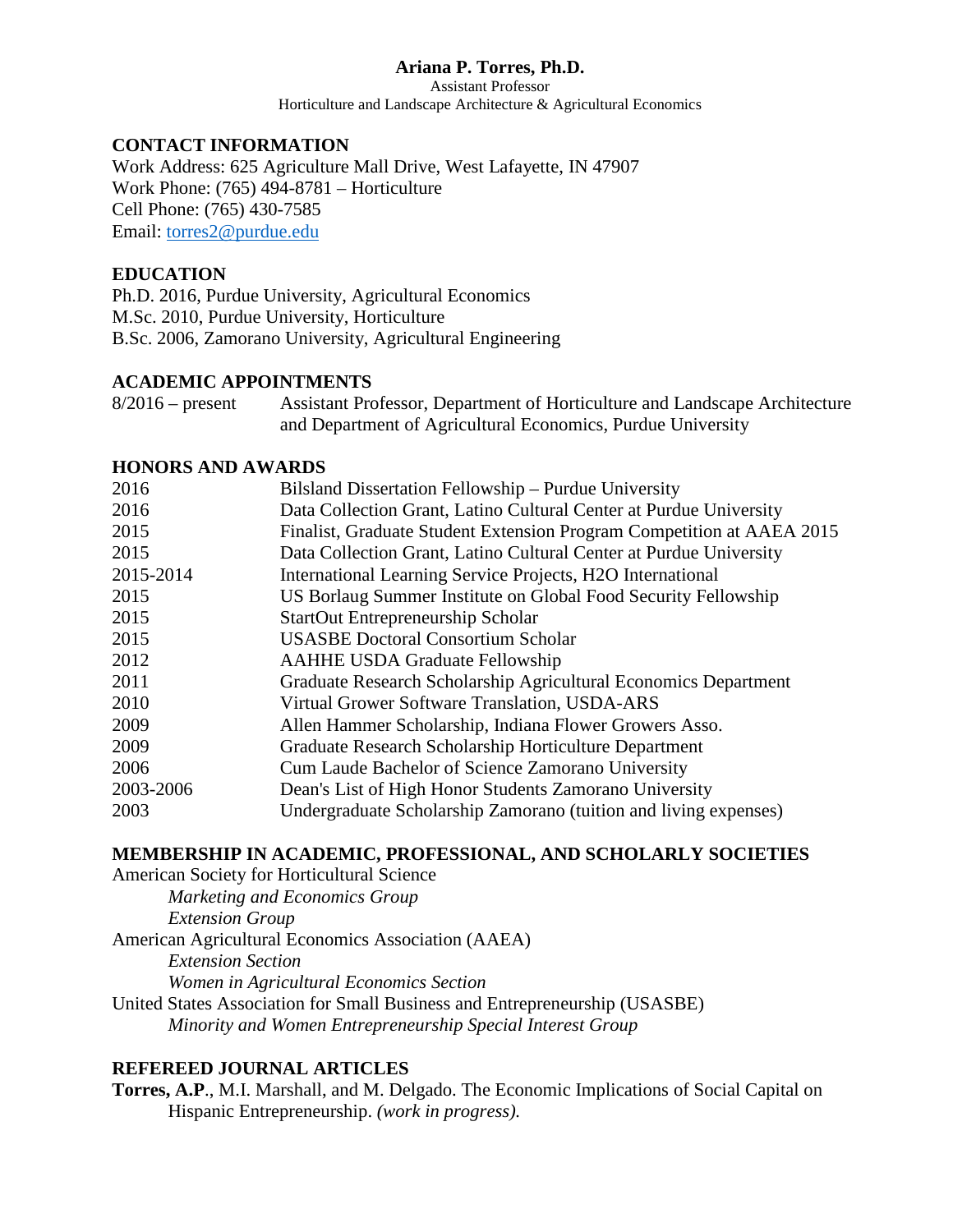## **Ariana P. Torres, Ph.D.**

Assistant Professor Horticulture and Landscape Architecture & Agricultural Economics

- **Torres, A.P.**, M.I. Marshall, C.E. Alexander, and M.S. Delgado. Accepted 2016. Are Local Market Relationships Undermining Organic Certification? A Bivariate Probit Analysis. *Agricultural Economics.*
- Currey, C.J., **A.P. Torres**, R.G. Lopez, and D.F. Jacobs. 2013. The Quality Index: A New Tool for Integrating Quantitative Measurement to Assess Quality of Young Floriculture Plants. Acta Hort. 1000, ISHS:385-392
- **Torres, A.P**. and R.G. Lopez. 2011. Photosynthetic Daily Light Integral during Propagation of Tecoma stans Influences Seedling Rooting and Growth. HortScience 46(2):282—286.
- **Torres, A.P**. and R.G. Lopez. 2011. Photoperiod and Temperature Influence Flowering Responses and Morphology of Tecoma stans. HortScience 46(3):416—419.
- **Torres, A.P**., M.V. Mickelbart, and R.G. Lopez. 2010. Leachate Effects on pH and Electrical Conductivity Measurements in Containers Obtained Using the Pour-through Method. HortTechnology 20(3):608–611.
- Currey C.J., D.M. Camberato, **A.P. Torres**, and R.G. Lopez. 2010. Parboiled Fresh Rice Hulls Do Not Influence Plant Growth Regulator Drenches Applied to Media. HortTechnology 20(5):863—866.

# **PUBLISHED PROCEEDINGS**

- **Torres, A.P**., M.I. Marshall, C.E. Alexander, and M.S Delgado. 2016. Is Local the New Organic? The Marketing Decision of Small Food Businesses. USASBE Meeting – United States Association of Small Business and Entrepreneurship. 9-12 January. San Diego, CA
- **Torres, A.P**., M.I. Marshall and Michael S. Delgado. 2015. Hispanic Entrepreneurship and Ethnic Clustering. ASBE – Association for Small Business and Entrepreneurship, 23-26 September. Orlando, FL
- **Torres, A.P**. and R.G. Lopez. 2010. Propagation Photosynthetic Daily Light Integral Influences Morphological Plasticity, Rooting, Growth, and Quality of *Tecoma stans* seedlings. ISHS Meeting, 22-27 Aug. Lisbon, Portugal. XXVII<sup>th</sup> International Horticultural Congress.
- **Torres, A.P.** and R.G. Lopez. 2010. Plant Growth Retardant Drench Efficacy is not Affected by Substrate Containing Parboiled Rice Hulls. ASHS Meeting – American Horticultural Annual Congress. August. California.
- Currey, C.J., **A.P. Torres**, D. F. Jacobs and R.G. Lopez. 2011. The quality index- A new tool for integrating quantitative measurements to assess quality of young floriculture plants. ISHS New Floriculture Crops Symposium, 22-25 Nov. Buenos Aires, Argentina.
- **Torres, A.P.** and R.G. Lopez. 2011. Photosynthetic daily light integral, photoperiod, and temperature influence growth, development, and quality of Tecoma stans. ISHS New Floriculture Crops Symposium, 22-25 Nov. Buenos Aires, Argentina.

### **PEER REVIEWED EXTENSION PUBLICATIONS**

- **Torres, A.P**. and R.G. Lopez. 2009. Propagación de Poinsettia (Flores de Pascua). Purdue Cooperative Extension Publication [http://www.ces.purdue.edu/extmedia/HO /HO-](http://www.ces.purdue.edu/extmedia/HO%20/HO-235-SW.pdf)[235-SW.pdf](http://www.ces.purdue.edu/extmedia/HO%20/HO-235-SW.pdf)
- **Torres, A.P**. and R.G. Lopez. 2009. Measuring Daily Light Integral in a Greenhouse, Purdue Extension<http://www.extension.purdue.edu/extmedia/HO/HO-238-W.pdf>
- **Torres, A.P**. and R.G. Lopez. 2009. Medición de pH y conductividad eléctrica en sustratos, Purdue Extension<http://www.extension.purdue.edu/extmedia/HO/HO-237-SW.pdf>
- **Torres, A.P**. and R.G. Lopez. 2010. Medición de luz diaria integrada en invernaderos. Cooperative Extension Publication<http://www.extension.purdue.edu/extmedia/HO/HO-238-SW.pdf>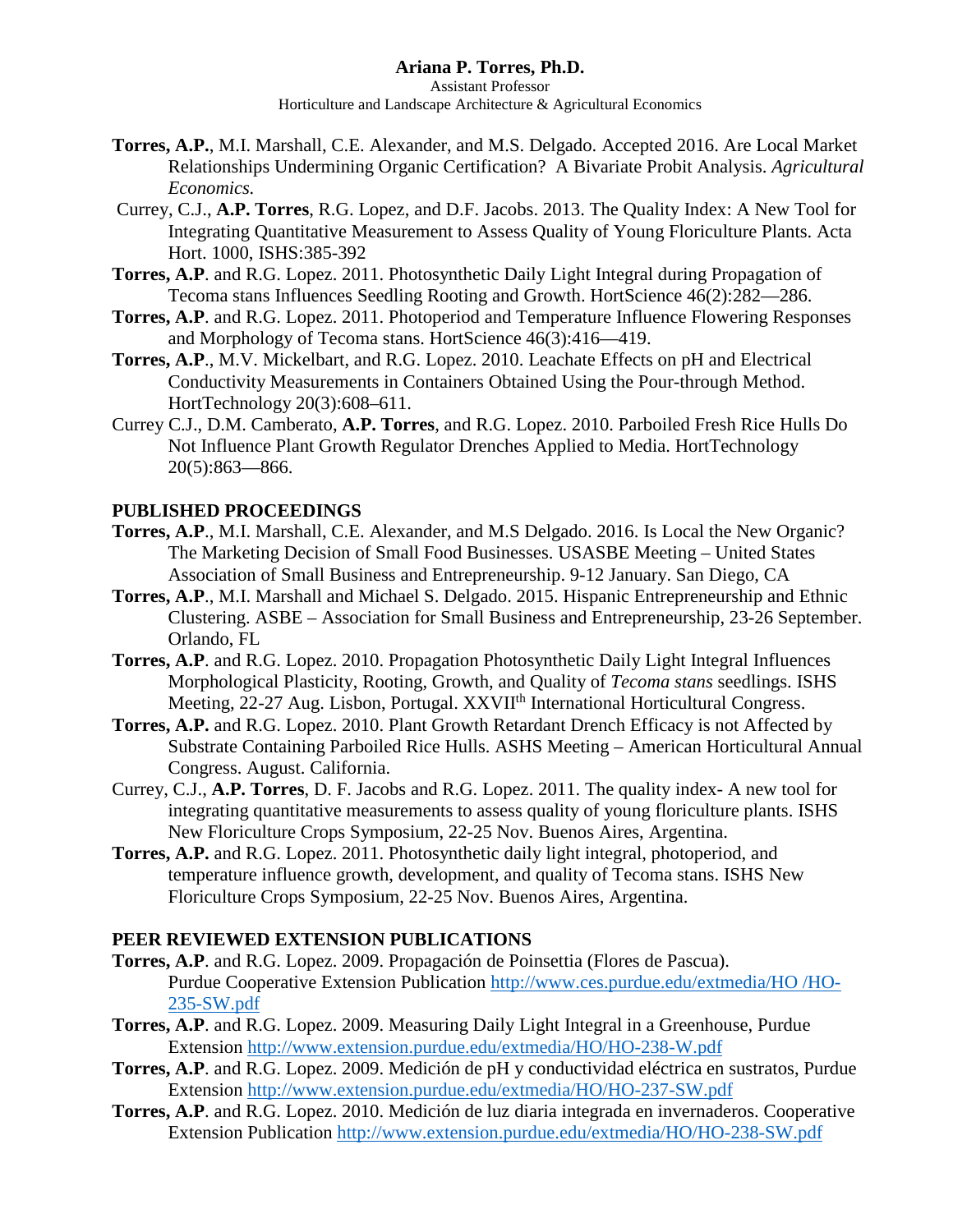Assistant Professor Horticulture and Landscape Architecture & Agricultural Economics

- **Torres, A.P**., R.G. Lopez, and M.V. Mickelbart. 2010. Manejo de alcalinidad en sustratos hidropónicos. Cooperative Extension Publication <http://www.extension.purdue.edu/extmedia/HO/HO-242-SW.pdf>
- **Torres, A.P**., Currey, C.J., D.M. Camberato, and R.G. Lopez. 2010. Cascarilla de arroz y reguladores de crecimiento. GrowerTalks Magazine. <http://www.ballpublishing.com/GrowerTalks/ViewArticle.aspx?articleid=17649>
- Currey, C.J., D.M. Camberato, **A.P. Torres**, and R.G. Lopez. 2010. Rice Hulls and PGRs. Grower Talks 75:58–60.
- Currey, C.J., D.M. Camberato, **A.P. Torres**, and R.G. Lopez. 2010. Rice Hulls Do Not Affect PGR. FloriBytes 5:1–4.
- Currey, C.J., D.M. Camberato, **A.P. Torres**, and R.G. Lopez. 2010. Bark, but Not Rice Hulls, Affect PGR Drenches. The Indiana Flower Grower 4:1–3.
- **Torres, A.P**., C.J. Currey, and R.G. Lopez. 2010. Measuring Daily Light Integral (DLI) Pamphlet. Cooperative Extension Publication [http://www.extension.purdue.edu/extmedia/HO/HO-238-](http://www.extension.purdue.edu/extmedia/HO/HO-238-B-W.pdf) [B-W.pdf](http://www.extension.purdue.edu/extmedia/HO/HO-238-B-W.pdf)
- **Torres, A.P.**, M.V. Mickelbart, and R.G. Lopez. 2010. Measuring pH and EC of Large Containers. Greenhouse Products News Magazine 20:52–55.
- **Torres, A.P.**, C.J. Currey, and R.G. Lopez. 2010. Getting the Most out of Light Measurements. Greenhouse Grower 28:46, 50, 52.
- **Torres, A.P**., Mattson, and R.G. Lopez. 2010. Cuáles son sus costos de fertilización? GrowerTalks Magazine. [http://www.ballpublishing.com/GrowerTalks/ViewArticle.as px?articleID=17813](http://www.ballpublishing.com/GrowerTalks/ViewArticle.as%20%20px?articleID=17813)
- **Torres, A.P**., S.E. Burnett, B.A. Krug, N.S. Mattson, R.G. Lopez, and C.J. Currey. 2010. Diez Maneras de Proveer Calefacción en sus Invernaderos. GrowerTalks Magazine.

### **RESEARCH ABSTRACTS**

- **Torres, A.P.,** M.I. Marshall and Michael S. Delgado. 2016. The Economic Implications of Social Capital on Hispanic Entrepreneurship. AAEA Meeting –Agricultural and Applied Economics Association, 31 July – 2 August. Boston, MA.
- **Torres, A.P.**, M.I. Marshall, C.E. Alexander, and M.S Delgado. 2016. Is Local the New Organic? The Marketing Decision of Small Food Businesses. USASBE Meeting – United States Association of Small Business and Entrepreneurship. 9-12 January. San Diego, CA
- **Torres, A.P.,** M.I. Marshall and Michael S. Delgado. 2015. Hispanic Entrepreneurship and Ethnic Clustering. ASBE – Association for Small Business and Entrepreneurship, 23-26 September. Orlando, FL
- **Torres, A.P.,** M.I. Marshall and M. S. Delgado. 2015. Does Social Capital Explain Small Business Resilience? A Panel Data Analysis Post-Katrina. AAEA Meeting – Agricultural and Applied Economics Association, 26-28 July. San Francisco, CA
- **Torres, A.P.**, M.I. Marshall, and C.E. Alexander. 2013. Does Proximity Determine Organic Certification?. AAEA Meeting – Agricultural and Applied Economics Association, 4-6 August. Washington D.C..
- **Torres, A.P.** and R.G. Lopez. 2010. Propagation Photosynthetic Daily Light Integral Influences Morphological Plasticity, Rooting, Growth, and Quality of *Tecoma stans* seedlings. ISHS Meeting, 22-27 Aug. Lisbon, Portugal. XXVII<sup>th</sup> International Horticultural Congress.
- **Torres, A.P.** and R.G. Lopez. 2010. Plant Growth Retardant Drench Efficacy is not Affected by Substrate Containing Parboiled Rice Hulls. ASHS Meeting – American Horticultural Annual Congress. August. California.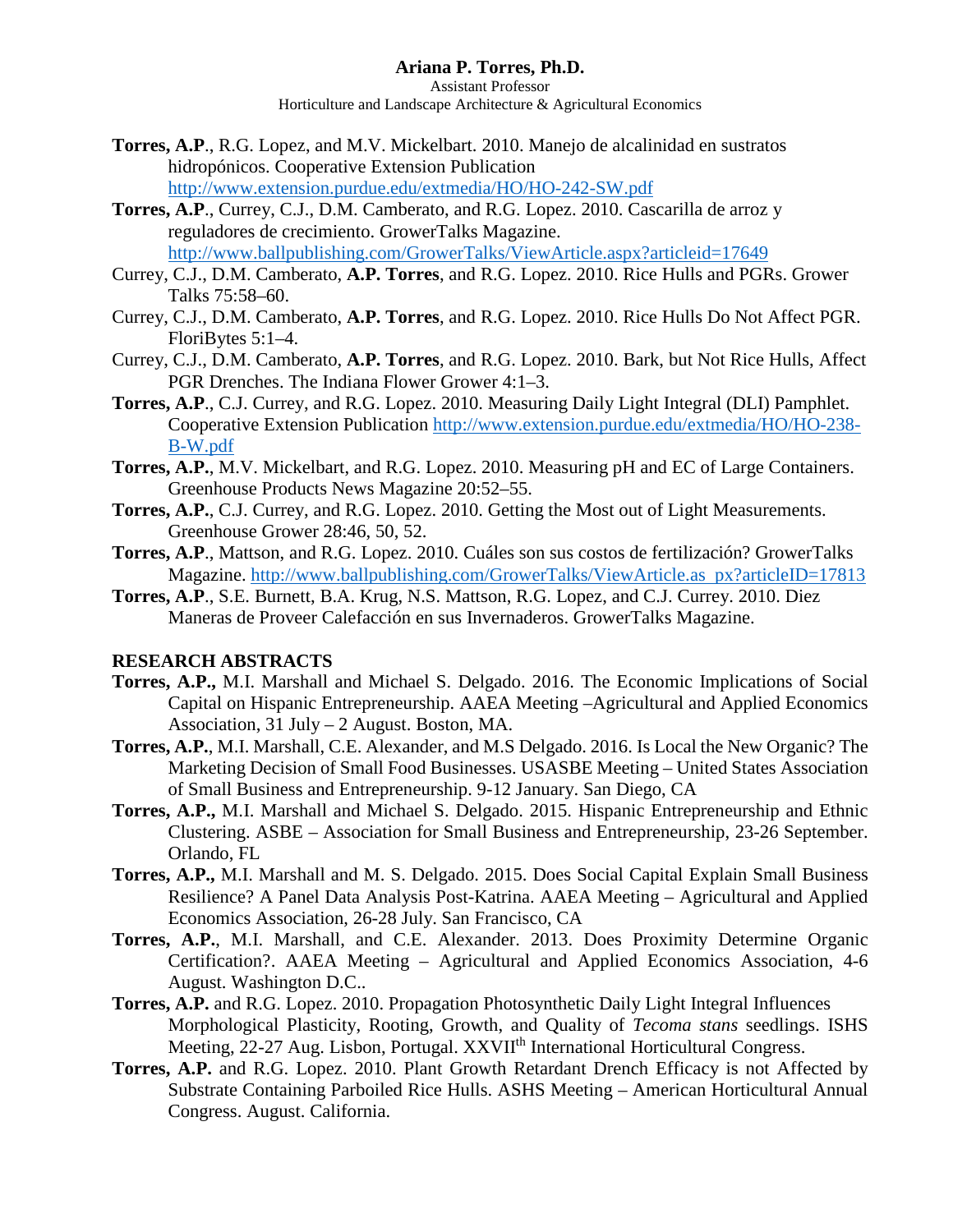- **Torres, A.P.** and R.G. Lopez. 2010. Photosynthetic daily light integral during propagation affects growth and quality of *Tecoma stans* seedlings. Latino Scholars Forum – Latino Faculty and Staff Association at Purdue University. September. West Lafayette, Indiana.
- Currey, C.J., **A.P. Torres**, D. F. Jacobs and R.G. Lopez. 2011. The quality index- A new tool for integrating quantitative measurements to assess quality of young floriculture plants. ISHS New Floriculture Crops Symposium, 22-25 Nov. Buenos Aires, Argentina.
- **Torres, A.P.** and R.G. Lopez. 2011. Photosynthetic daily light integral, photoperiod, and temperature influence growth, development, and quality of Tecoma stans. ISHS New Floriculture Crops Symposium, 22-25 Nov. Buenos Aires, Argentina.

## **SCIENTIFIC, EXTENSION AND OUTREACH ORAL PRESENTATIONS**

- **Torres, A.P.** 2016. El Emprendedorismo Latino en US. Abriendo Puertas Meeting Leadership Training Program for Latino Parents. 23 March. Lafayette, IN
- **Torres, A.P**. 2016. La Agricultura del Siglo XXI. FENAPROFE Meeting Federacion Nacional de Productores de Platano en El Carmen. 29 January. El Carmen, Ecuador
- **Torres, A.P.,** M.I. Marshall, C.E. Alexander, and M.S Delgado. 2016. Is Local the New Organic? The Marketing Decision of Small Food Businesses. USASBE Meeting – United States Association of Small Business and Entrepreneurship. 9-12 January. San Diego, CA
- **Torres, A.P.,** M.I. Marshall and Michael S. Delgado. 2015. Hispanic Entrepreneurship and Ethnic Clustering. ASBE – Association for Small Business and Entrepreneurship, 23-26 September. Orlando, FL
- **Torres, A.P**. 2015. PIC-UP: An Extension Solution for Development in Zimbabwe. Borlaug Summer Institute on Global Food Security. 7-20 June. West Lafayette, IN
- **Torres, A.P**. and M.I. Marshall. 2015. The Hispanic Enclave. Department of Agricultural Economics, February. Purdue University, West Lafayette, IN
- **Torres, A.P**. and M.I. Marshall. 2014. How Ethnic Enclaves affect employment of Latinos in the US? Encuentro Anual de Economia Aplicada, 23-24 July. Universidad Politécnica del Litoral. Guayaquil, Ecuador.
- **Torres, A.P**. and M.I. Marshall. 2013. Does Proximity Determine Organic Certification? AAEA & CAES Joint Annual Meeting, 4-6 August. Washington D.C.
- Gibson, K.D., J.M. Gomez, and **A.P. Torres**. 2013. Do Certified and Uncertified Fresh-market Organic Tomato Farmers in the Midwest Manage Weeds Differently? ASHS Meeting – American Horticultural Annual Congress. 22-25 July. Palm Desert, CA.
- **Torres, A.P**. and M.I. Marshall. 2013. Does Proximity Determine Organic Certification? Department of Agricultural Economics, 26 April. West Lafayette, IN.
- **Torres, A.P**. 2010. Measuring pH and Electrical Conductivity in Large Containers. Indiana Green Expo – January 7. Indianapolis, IN
- **Torres, A.P.** and R.G. Lopez. 2010. Plant Growth Retardant Drench Efficacy is not Affected by Substrate Containing Parboiled Rice Hulls. ASHS Meeting – American Horticultural Annual Congress. August. California.
- **Torres, A.P.** 2010. Morphological Plasticity, Rooting, Growth, and Quality of *Tecoma stans*  seedlings. ISHS Meeting – XXVII<sup>th</sup> International Horticultural Congress. August. Lisbon, Portugal.
- **Torres, A.P**. 2010. Measuring pH and Electrical Conductivity in Large Containers. Indiana Flower Growers Association – October 6. West Lafayette, IN.
- **Torres, A.P**. 2009. *Tecoma stans* a New Tropical Floriculture Crop for Indiana. Indiana Flower Growers Association – 5 October. West Lafayette, IN